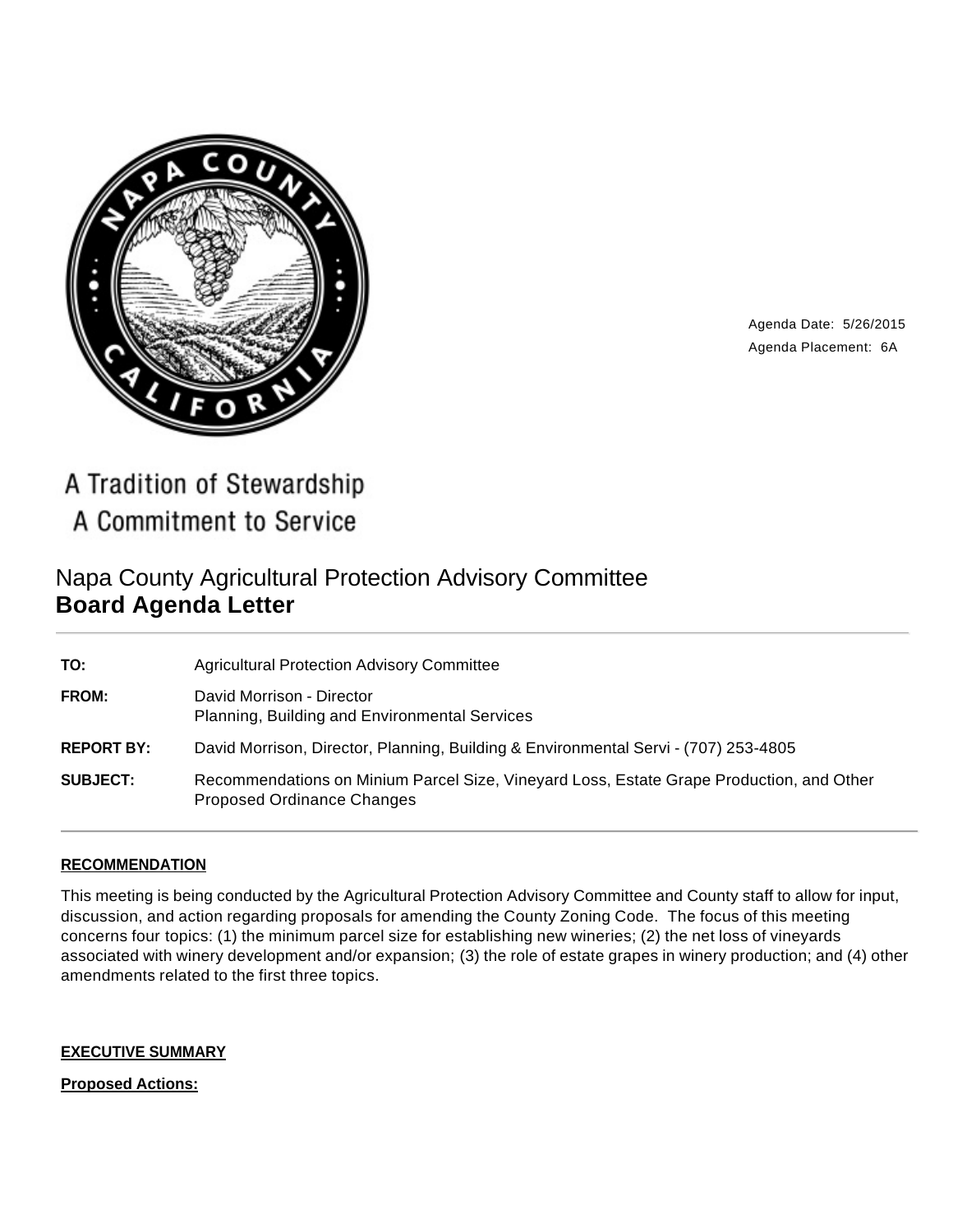That the Agricultural Protection Advisory Committee:

- 1. Receive the staff presentation and ask any clarifying questions;
- 2. Accept public testimony regarding the proposed options;

3. Discuss and take action on the draft options included in the staff report as well as those received during the meeting.

# **Discussion:**

This meeting is being conducted by the Agricultural Protection Advisory Committee and County staff to allow for input, discussion, and action regarding proposals for amending the County Zoning Code. The focus of this meeting concerns four topics: (1) the minimum parcel size for establishing new wineries; (2) the net loss of vineyards associated with winery development and/or expansion; (3) the role of estate grapes in winery production; and (4) other amendments related to the first three topics.

#### **FISCAL IMPACT**

Is there a Fiscal Impact? No

#### **ENVIRONMENTAL IMPACT**

ENVIRONMENTAL DETERMINATION: The proposed action is not a project as defined by 14 California Code of Regulations 15378 (State CEQA Guidelines) and therefore CEQA is not applicable.

#### **BACKGROUND AND DISCUSSION**

# **SUPPLY AND PRODUCTION TABLE:**

The Committee directed staff to review and where appropriate revise the table submitted regarding total County supply and production. The table as originally submitted is provided below:

|                                                              | 2013 (Actual) | 2014 (Estim.) | 2034 (Proj.) | Variance  | $\frac{0}{0}$ |
|--------------------------------------------------------------|---------------|---------------|--------------|-----------|---------------|
| <b>Total Acreage (Bearing Acres)</b>                         | 43,568        | 45,335        | 49,869       | 4,534     | 10%           |
| <b>Tons/Acre (Average)</b>                                   |               | 4             |              |           | 0%            |
| <b>Total Winegrape Production</b>                            | 174,847       | 181,340       | 199,474      | 18,134    | 10%           |
|                                                              |               |               |              |           |               |
| <b>Total Winegrape Sourcing</b><br><b>Capacity (gallons)</b> |               |               |              |           |               |
| @75% Napa County Content:                                    | 13,987,760    | 14,507,200    | 15,957,920   | 1,450,720 | 10%           |
|                                                              |               |               |              |           |               |
|                                                              |               |               |              |           |               |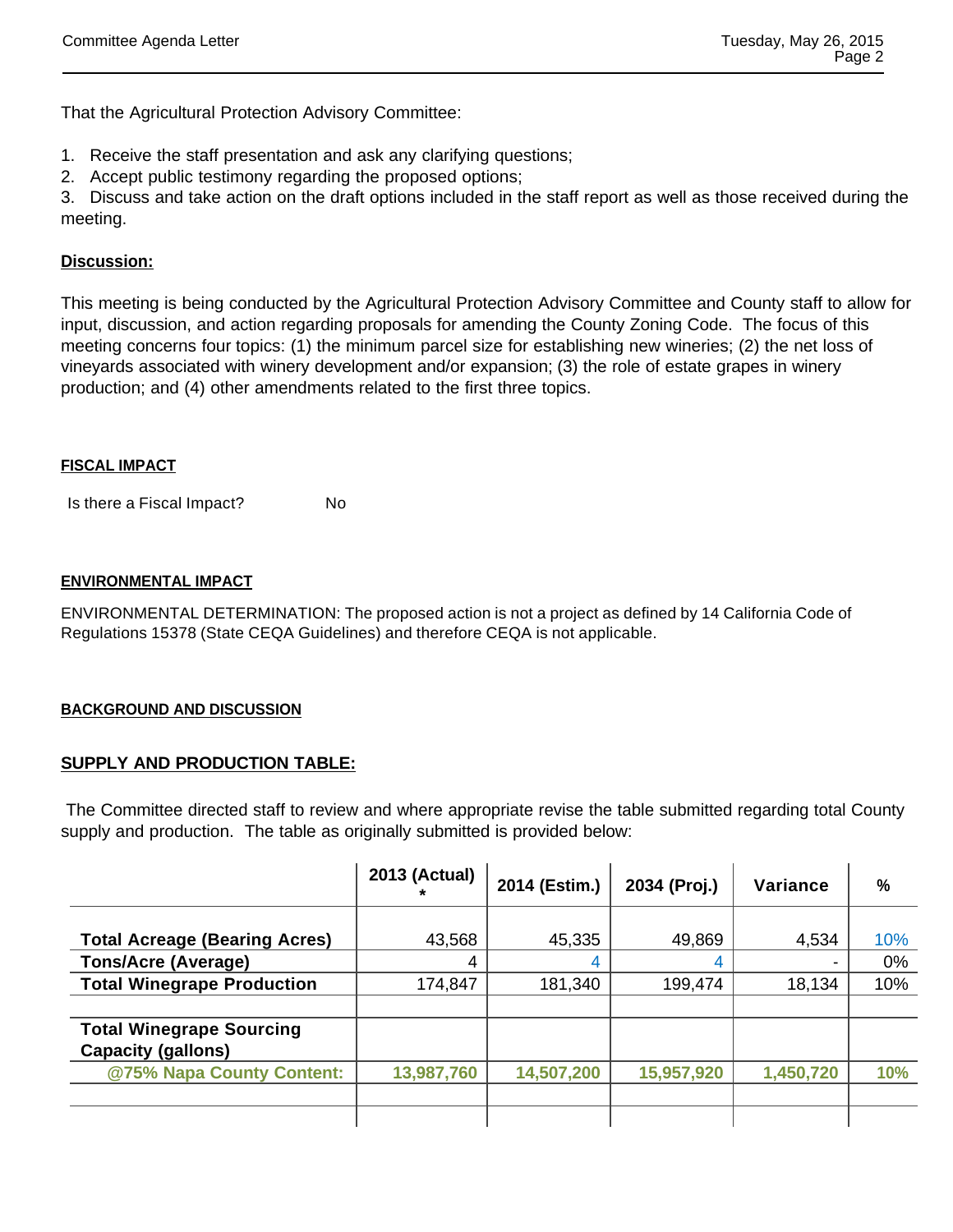| <b>Permitted Winery Capacity</b> |             |                                    |           |  |  |
|----------------------------------|-------------|------------------------------------|-----------|--|--|
| gallons)**                       |             | <b>Surplus Production Capacity</b> |           |  |  |
| Total:                           | 127,460,952 |                                    |           |  |  |
| Post-WDO (75% Rule Applies):     | 24,247,697  | 9,740,497                          | 8,289,777 |  |  |
| WDO-Exempt:                      | 103,213,255 |                                    |           |  |  |
|                                  |             |                                    |           |  |  |
| @70% Permitted Capacity          |             |                                    |           |  |  |
| Utilization:                     |             |                                    |           |  |  |
| Total:                           | 89,222,666  |                                    |           |  |  |
| Post-WDO (75% Rule Applies):     | 16,973,388  | 2,466,188                          | 1,015,468 |  |  |
| WDO-Exempt:                      | 72,249,279  |                                    |           |  |  |
|                                  |             |                                    |           |  |  |

#### \* Source: 2013 Napa County Agricultural Crop Report

\*\* Source: Planning Dept. Presentation to Joint Board of Supervisors and Planning Commission Special Meeting (March 10, 2015)

| <b>Assumptions:</b> |      |  |  |
|---------------------|------|--|--|
| Gallons / Ton:      | 60   |  |  |
| Gallons/Case (9L):  | .378 |  |  |

Staff made several changes to the table, as follows:

- The producing acreage for 2014 was updated from the Ag Commissioner's report.
- The estimated wine grape yield in 2014 was recalculated, based on the updated acreage.
- Total Gallons was revised for both 2103 and 2014, based on the standard of 160 gallons per ton of grapes, instead of 60.
- Permitted Wine Capacity was expanded to include several subcategories (e.g., cities, Airport Industrial Area Specific Plan (AIASP), pending applications, etc.). The numbers were also revised based on the most recent update to the County Winery Database.
- The permitted production utilization rate was reduced from 70% to 40%, based on data for the past two years.
- The projected year forward was revised to 2030, to coincide with the General Plan horizon timeline. The Preferred Scenario in the General Plan Environmental Impact Report looked at a potential increase of 10,000 to 12,500 new acres of vineyards during this time period. Staff used the lower projection of 10,000 acres, as the addition of new vineyard acres since 2005 (the General Plan baseline year) has not been meeting the estimated rate of growth.
- For production, the Preferred Scenario in the General Plan EIR estimated that 225 new wineries would be added during this time, half of which would have a production level of less than 50,000 gallons. For purposes of this exercise, staff assumed that all 225 wineries would have an average of 50,000 gallons production.
- To be conservative, staff assumed that all 225 wineries would be fully subject to the WDO and the 75% rule (e.g., no new wineries would be located in the AIASP).

|                               | <b>2013 (Actual)</b> | 2014<br>(Actual) | 2030<br>(Projected) |
|-------------------------------|----------------------|------------------|---------------------|
| Total Acreage (Bearing Acres) | 43,568               | 43,591           | 51,910              |
| <b>Total Wine Grape Yield</b> | 174,272              | 174,364          | 207,640             |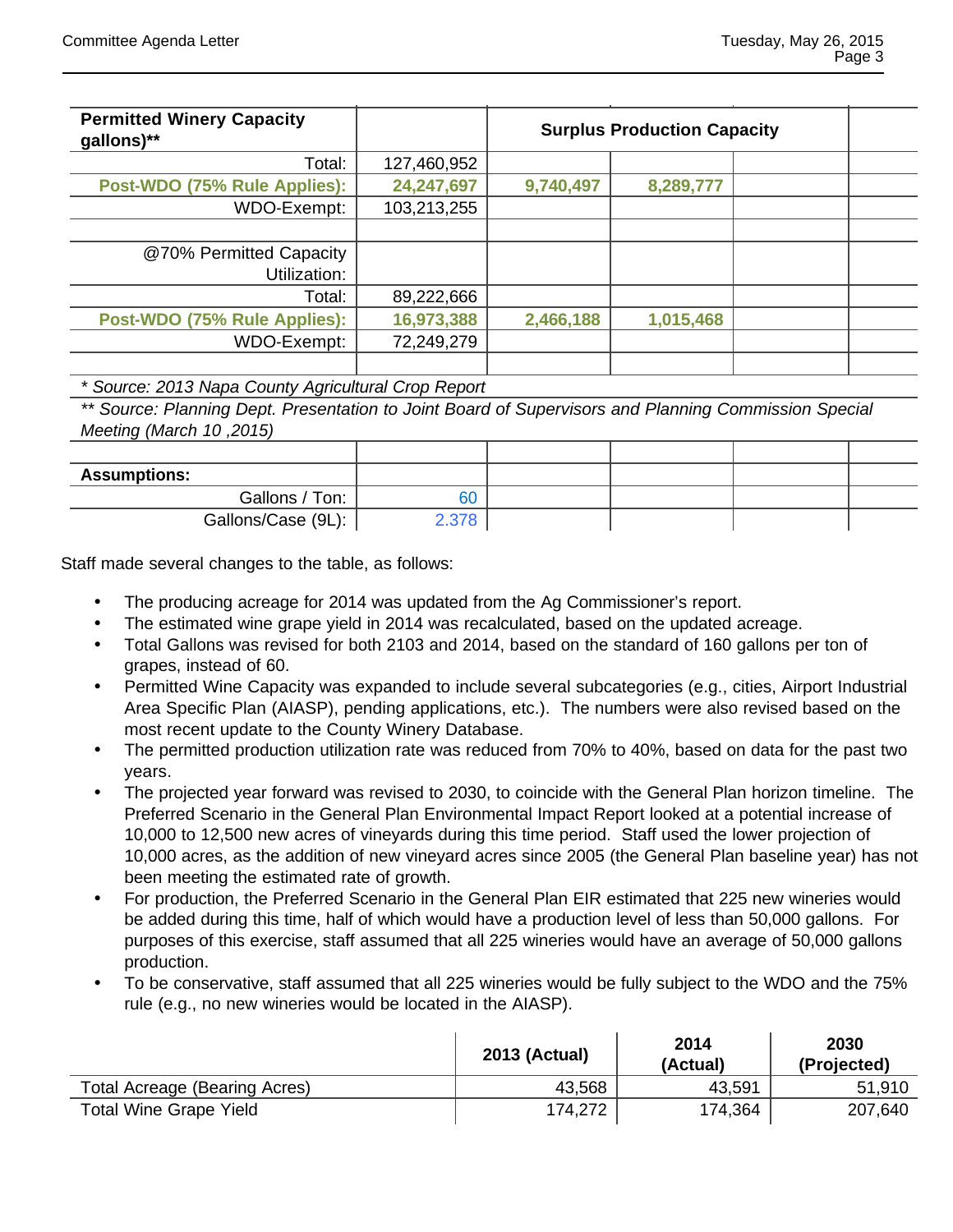| (assume 4 tons/acre)                      |             |             |             |
|-------------------------------------------|-------------|-------------|-------------|
| Total Gallons (assume 160 gallons/ton)    | 27,883,520  | 27,898,240  | 33,222,400  |
| <b>Total Wine Grape Sourcing Capacity</b> | 36,464,537  | 37,197,560  | 44,296,423  |
| @75% Napa County Content                  |             |             |             |
| (total gallons x 1.333)                   |             |             |             |
|                                           |             |             |             |
| Permitted Winery Capacity gallons)        |             |             |             |
| Total:                                    | 126,799,292 | 126,799,292 | 138,049,292 |
| Cities:                                   | 10,293,530  | 10,293,530  |             |
| AIASP:                                    | 47,912,500  | 47,912,500  |             |
| Pending:                                  | 1,373,340   | 1,373,340   |             |
| WDO-Exempt:                               | 35,060,015  | 35,060,015  | 35,060,015  |
| Post-WDO (75% Rule Applies):              | 13,038,048  | 13,038,048  |             |
| Expansion of pre-WDO (75% Rule Applies)   | 19,121,599  | 19,121,599  |             |
| Total Subject to the 75% Rule             | 25,472,537  | 25,472,537  | 36,722,537  |
| Gallons Required to Comply with 75% Rule  | 19,104,403  | 19,104,403  | 27,541,903  |
|                                           |             |             |             |
| @40% Permitted Capacity Utilization:      | 50,719,717  | 50,719,717  | 55,219,717  |
| @40% Production Post-WDO                  | 7,641,761   | 7,641,761   | 14,689,015  |
| (75% Rule Applies):                       |             |             |             |
| @40% Production WDO-Exempt:               | 43,077,956  | 43,077,956  | 40,530,702  |

This table makes a number of assumptions that can significantly affect the outcome. It assumes that the utilization of permitted production capacity is the same in wineries that are subject to the 75% rule, as those wineries that are exempt from it. The table does not assume that and grapes or juice from Napa are exported out of the valley. As the General Plan EIR only looked at new wineries, it does not include an estimate of increased gallons subject to the 75% rule associated with the expansion of pre-WDO wineries. Nor does it assume any growth in winery production in the AIASP.

As noted previously on several occasions, only 20% of all permitted production is required to comply with the 75% rule. If all wineries subject to the 75% rule utilized 100% of their permitted production, it would require about 19 million gallons of Napa sourced wine. The 19 million gallons equals about 68.5% of total County wine grape production. Even assuming the levels of new vineyards and wineries projected in the 2008 General Plan, Napa would need about 27.5 million gallons of the total 33 million gallon yield to comply with the 75% rule.

# **PROPOSALS:**

At the meeting of May 11, 2015, the Committee directed staff to consolidate the previously submitted proposals into 3 to 5 broad categories, for use in developing motions for consideration at the May 26, 2015 meeting. After working through more than a dozen draft proposals, staff believes that there are six options for the Committee to consider at this time:

- A Retain the existing 10-acre minimum parcel size or all new wineries
- B Increase the minimum parcel size for new wineries to 40 acres in both the AP and AW zones
- C Establish a small winery use permit for new facilities located on parcels of 10 to 40 acres
- D Require a minimum amount of estate grapes for all new and/or amended winery use permits
- E Require that new and/or amended winery use permits result in no net loss to vineyards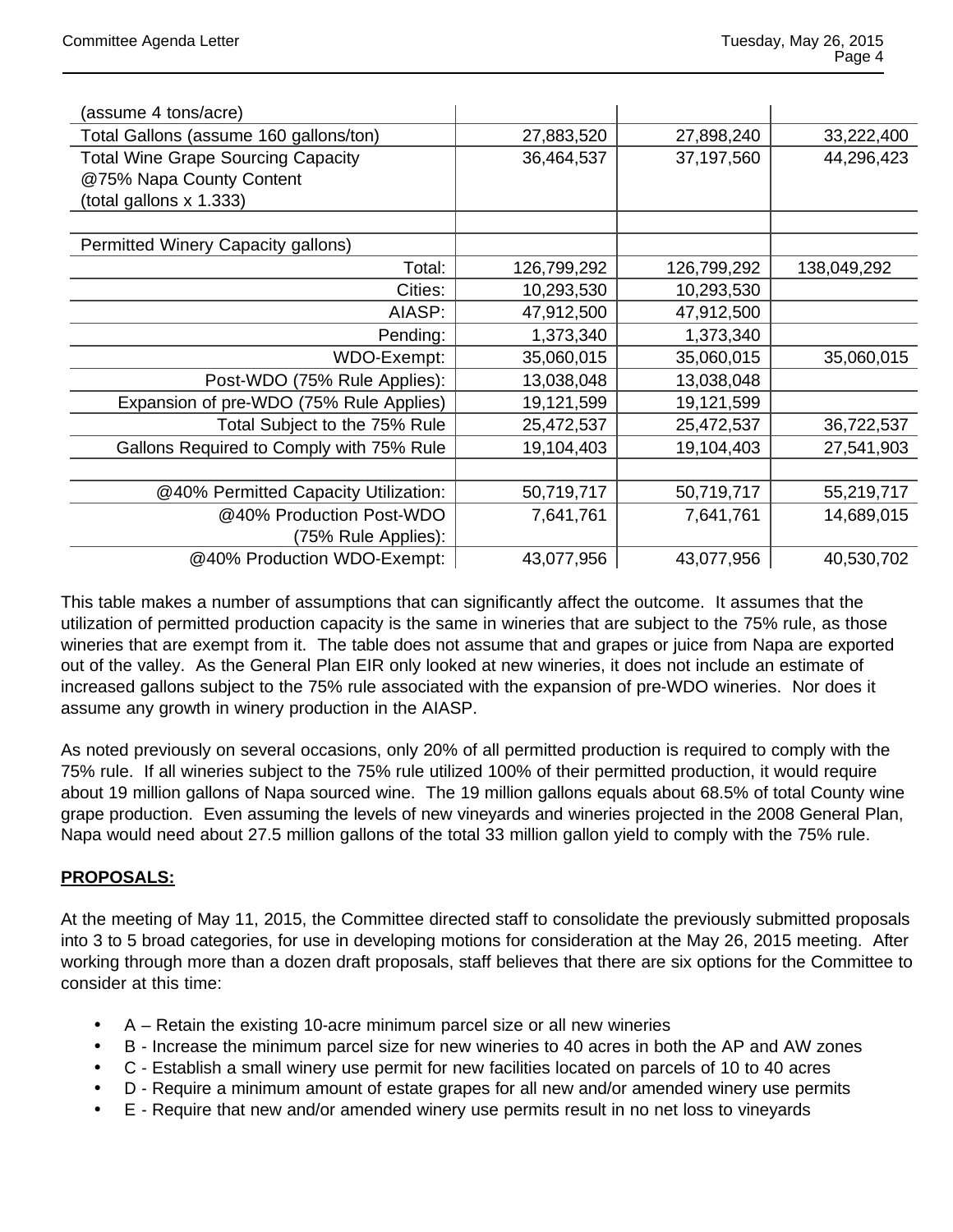F - Proposals that do not directly address minimum parcel size, estate grapes, or vineyard loss

With most of these options, there are various sub-options and alternatives. The Committee may choose to consider any and all items as described in this report, modify any of the items listed, or may choose to entertain additional options at their discretion. The Committee may also choose to consider Option F at a future meeting, once recommendations regarding the tasks assigned to the Committee have been made.

As a reminder, any recommendation being forwarded to the Planning Commission for their consideration must have support of a super-majority of those Committee members present. For the full Committee of 17 members, a minimum of 12 votes is needed to move an item forward.

Finally, please note that these and future recommendations will be considered again at the end of this process as a part of the final report of the Committee to the Planning Commission.

# **Option A:**

Retain the existing 10-acre minimum parcel size for all new wineries.

#### Pros:

- Maintains a lower threshold for entry for wine makers who can bring innovation, diversity, and competition into the market.
- Does not reduce the value of existing private investments, current assessments, or potential property tax revenues.
- Allows for a greater range of visitor experiences.

#### Cons:

- Allows hobbyists and economically infeasible operations into the market which may rely more on marketing to survive rather than wine quality.
- Allows a potential 2,350 new wineries, the majority of which would occur in the AW zone, where there is generally less water, greater fire hazard, and fewer roads.
- Smaller parcels tend to require more variances and have the potential to result in more frequent conflicts with adjoining rural residential uses due to closer proximity.

# **Option B:**

Increase the minimum parcel size for new wineries to 40 acres in both the AP and AW zones.

#### Sub-options:

- 1. Increase the minimum parcel size to 40 acres only in the AW zone;
- 2. Increase the minimum parcel size to 40 acres only in the AP zone;
- 3. Increase the minimum parcel size to 40 acres only in the AP zone with the following requirements:
	- a. Require that 90% of the winery parcel shall be used for grape production;
	- b. Require that 50% of the fruit processed be sourced from the winery parcel;
	- c. Require that 100% of the fruit processed be "estate" grown, using the TTB definition for "estate bottled wines;'
	- d. Limit events/marketing allowed on-site.
	- e. Limit visitations and hours for visitation.
- 4. Increase the minimum parcel size to 400 acres in AW zone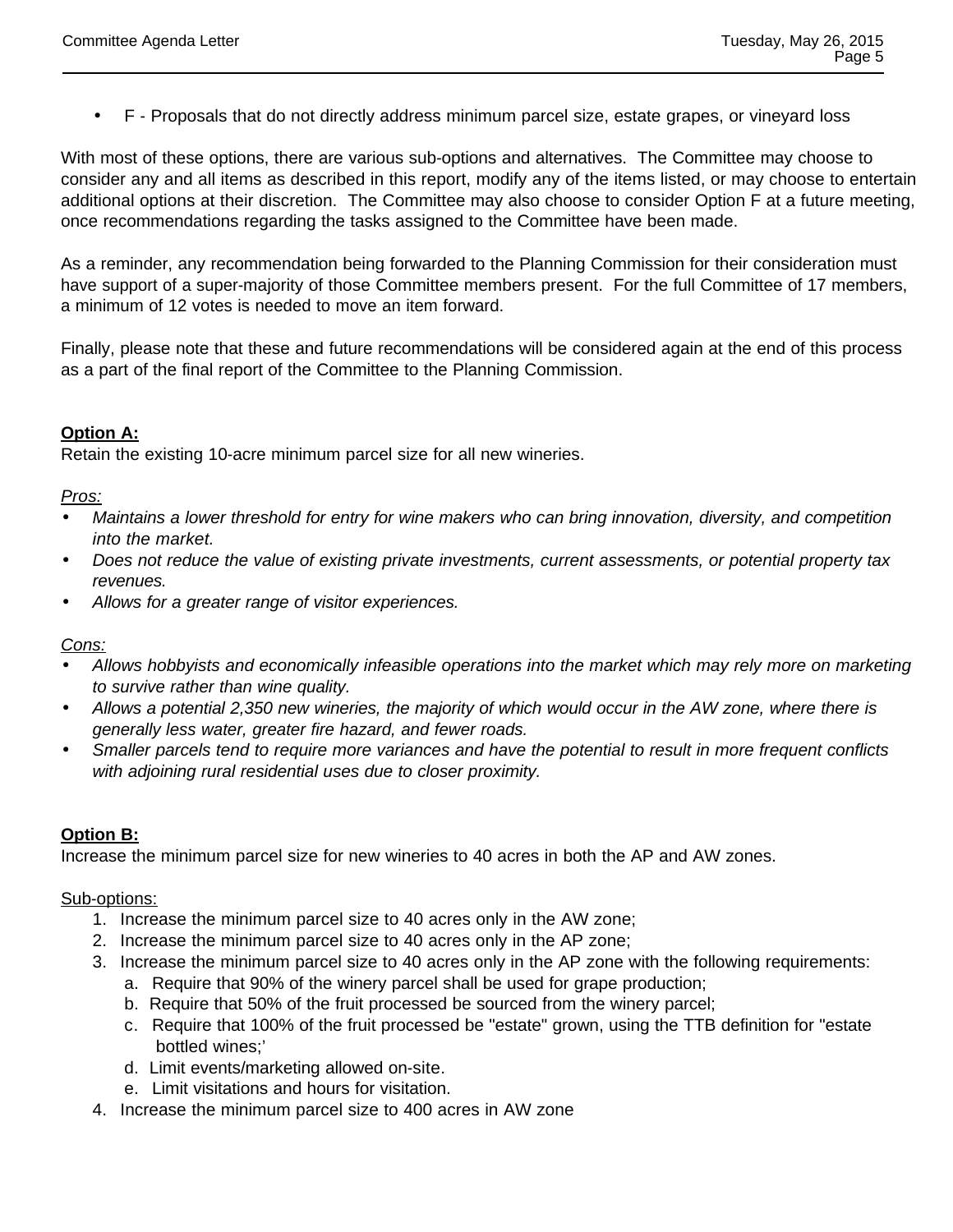# Pros:

- Reduces the number of potential winery sites by nearly half, from 4,941 to 2,593.
- Potentially reduces conflicts with neighboring residences, since winery facilities can be located in the interior of the larger parcel. Also reduces the likelihood of variances.
- Increases the potential for estate sourced grapes to be used in production.

# Cons:

- Increases the entry costs for the development of new wineries. Increased establishment costs could lead to less innovation, as owners and investors pursue low-risk ventures in order to recover their investments.
- Of the 2,593 parcels larger than 40 acres in the agricultural zones, 7% are located in the AP zone, while 93% are located in the AW zone. This will continue to concentrate new wineries into the Carneros and hillside areas of the county.
- Larger parcel sizes will allow larger winery and hospitality facilities, as a percentage of the total parcel area. For a 10-acre facility, up to 1-acre can be devoted to hospitality, compared to a 40-acre parcel where 4 acres can be used for tastings and events.

# **Option C:**

Establish a small winery use permit for new facilities located on parcels of 10 to 40 acres.

# Sub-options:

- 1. Limit tasting visitation to an absolute maximum of 10 visitors per week;
- 2. Prohibit marketing events and/or food events of any kind;
- 3. Require that a percentage of grapes used at the winery are grown on the property or on other property under the same ownership:
	- a. Require at least 75% estate grapes; or
	- b. Require 100% estate grapes;
- 4. Prohibit the use of off-site water for growing grapes or making wine;
- 5. Prohibit any net reduction in vineyard acreage;
- 6. Limit production to 15,000 gallons (allow production to be increased by 1,500 gallons for each additional acre over 10 in the parcel where the winery is located);
- 7. Limit all non-permeable development (including agricultural outbuildings, paved areas, and residences) to 40% of the entire parcel area. The remaining 60% must be retained as agriculture and/or open space.
- 8. Amend the County Code to define "small wineries," a "small quantity of wine," "small marketing events," and "mostly grown on site;"
- 9. Require a full use permit when small wineries are located in proximity to urban areas;
- 10. Require that at least 50% of the parcel must be planted in vineyards; and/or
- 11. Prohibit any future changes to these restrictions for any reason.

# Pros:

- Provides an alternative for winemakers who need production facilities, but may not require high levels of visitation and/or marketing as a part of their business plan.
- If wineries are no longer allowed on small agricultural parcels, their highest and best economic use of the property will likely be new homes. Napa could see a significant increase in rural residences, which would be governed under the 1% cap.
- Could create a range of production and visitation levels, depending on the size of the parcel, which would provide flexibility for future wineries, as opposed to a one-size-fits-all approach.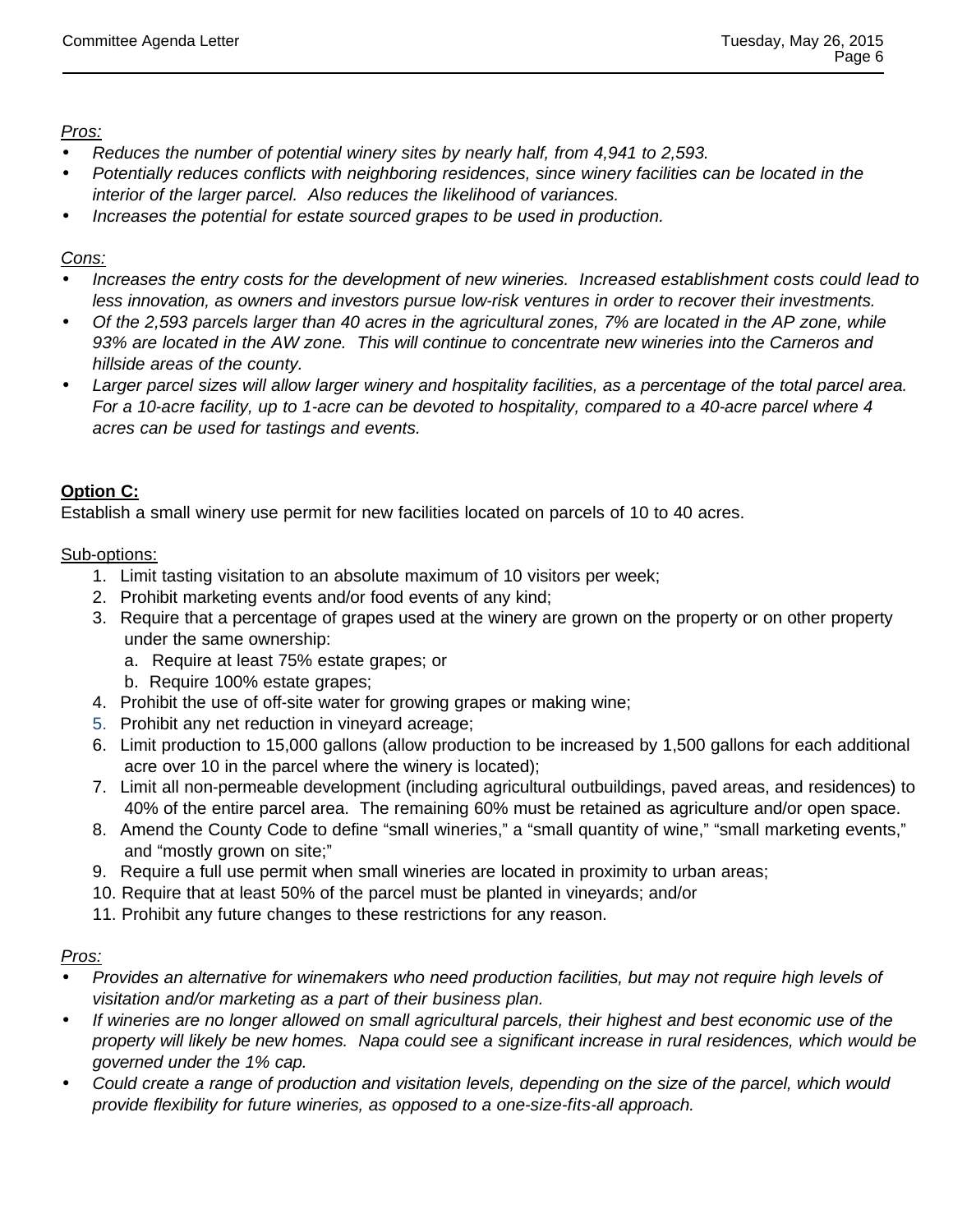Cons:

- The range of restrictions imposed may make small wineries economically infeasible, which could create a permit that is rarely used and/or result in more hobby vintners who are able to offset losses from other income sources.
- Requiring high levels of estate grapes or on-site planting would significantly limit the number of available sites. A 50% planting requirement would eliminate 20% of the 10-40 acre parcels in the AP and 85% of the parcels in the AW, assuming current conditions. A 90% planting requirement would eliminate 70% of the AP parcels and 98% of the AW parcels.
- For approved 15,000 gallon wineries (17 total), the average weekly tasting visitation is 28; the median is 8. The proposal for a maximum of 10 tasting visitors per week lies between the two measures.

# **Option D:**

Require a minimum amount of estate grapes for all new and/or amended winery use permits.

Sub-options:

- 1. A percentage based on the amount of vineyards owned;
- 2. Require new wineries in the AP Zone to include a minimum of 33 percent estate fruit. Require new wineries in the AW Zone to include a minimum of 50 percent estate fruit;
- 3. Limit production to only those grapes owned by the applicant.

# Pros:

- Promotes a connection between the winery and the land, supporting the ideal that the wine is reflective of the unique soils and climate of Napa, rather than clever branding or advertising.
- Ensures that the establishment of a new winery is accompanied by existing or new vineyards, reducing the demand on the existing limited wine grape supply.
- Encourages wineries that do not want to include vineyards in their operations to locate within urban downtowns or the airport industrial area.

# Cons:

- Prevents winemakers from blending different varietals, or the same varietal from different terroirs, thereby restricting the creativity and diversity of wine products.
- Shifts production away from custom crush facilities and will encourage the development of more wineries.
- Limits winery production for a vintner if they decide to replant all or part of an existing vineyard, or if there is blight, fire, drought, flood, or other disaster. In either case, they would be unable to offset their losses with non-estate fruit or juice.

# **Option E:**

Require that new and/or amended winery use permits result in no net loss to vineyards.

Sub-options:

- 1. Require that all new development (including outbuildings and homes) result in no net loss to vineyards;
- 2. Require that all new discretionary development (e.g., use permits) result in no net loss to any farmland (whether vineyard or not);
- 3. Require that all new development result in no net loss to any farmland.
- 4. Require that historically planted areas be considered as existing vineyard acreage, and not considered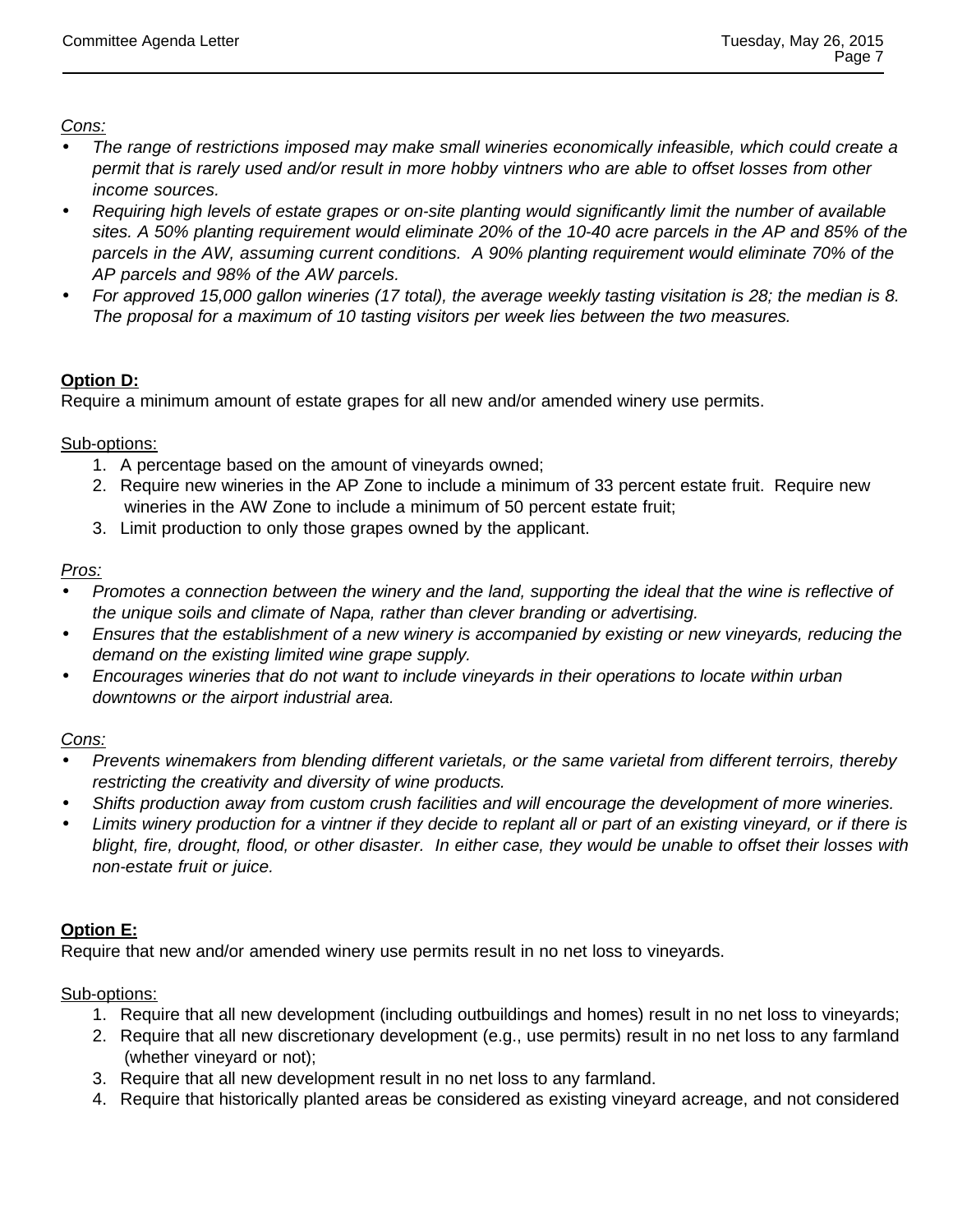as "replacement/new" areas;

5. Prohibit the removal of vines for purposes of marketing or hospitality areas, enclosed or open.

# Pros:

- The amount of land available for grape growing is finite and needs to be strictly protected. Could encourage the efficient use of land and reduced footprint in the construction of new homes, yards,
- driveways, and other accessory uses if broadly applied.
- Reinforces the ideal that agriculture is the highest and best use of land in agricultural zoned areas.

# Cons:

- Applicants may not always have land available in which to offset potential vineyard losses.
- Would deter or prevent projects like the Napa River Rutherford Reach Restoration project, or future road improvements, where the removal of existing vineyards may be necessary.
- Could make landowners reluctant to plant new vineyards in order to provide flexibility to accommodate future facility expansion.

# **Option F:**

Proposals that do not directly address minimum parcel size, estate grapes, or vineyard loss.

# Sub-options:

- 1. Establish a one-year moratorium on new or amended winery applications.
- 2. Prohibit new wineries within Municipal Watersheds.
- 3. Prohibit new custom crush facilities within the AW zone.
- 4. Establish a fee as part of the use permit to pay for a code enforcement position, dedicated to monitoring and enforcing winery use permit requirements.
- 5. Create a formula to restrict the permitted number of visitors based on the amount of winery production.
- 6. Establish a fee as part of the new or amended use permit to support the County workforce proximity housing fund.
- 7. Require all wineries to comply with existing County regulations.
- 8. Limit the total number of annual use permits for new and/or amended winery use permits:
	- a. Allocate annual permits by parcel size and/or production capacity, encouraging a variety of operations;
	- b. Tie any increase to the number of permits to the increase in grape supply;
	- c. Establish a cap and trade program whereby holders of unutilized permitted capacity may sell their rights to other wineries, upon County approval;
- 9. All new and amended winery use permits shall be subject to the following:
	- a. Require that the winery parcel have sufficient water source(s) on site for all production and winery activities (no trucking of water to augment the needs of winery production or activities shall be permitted). If water becomes insufficient for the permitted production capacity, the winery's permitted capacity shall be reduced to an appropriate level;
	- b. Require that all sewage/processed waste disposal systems be contained entirely within the winery parcel (no "hold and haul" system shall be permitted or expanded);
	- c. Require that grape source(s) be identified and proven to Napa County before any application is deemed to be complete;
	- d. Require wineries to annually report grape source, wine production and visitation counts to Napa County in order to verify compliance;
	- e. Limit maximum coverage of new wineries to 5% of the existing parcel or 5 acres, whichever is less;